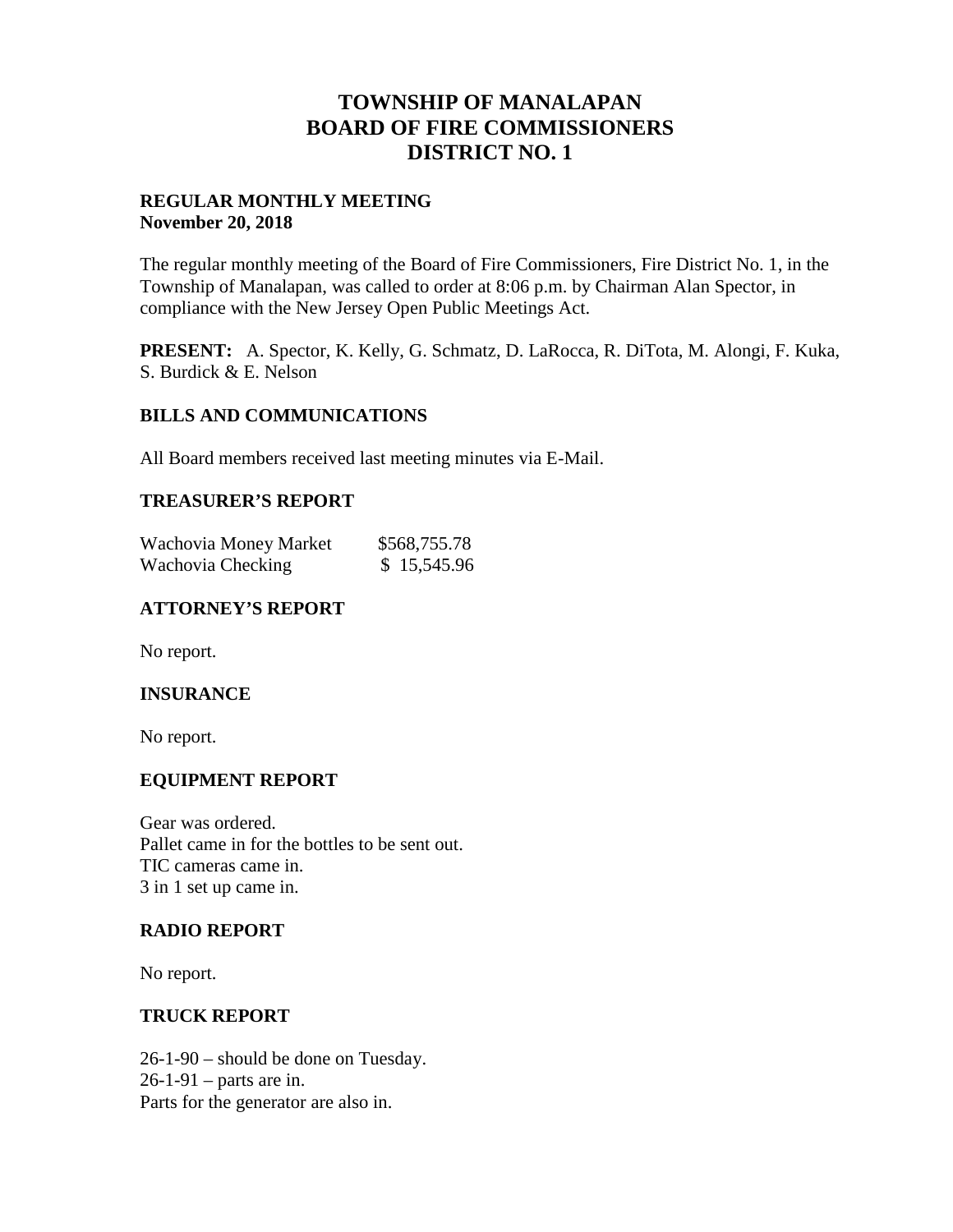### **CHIEF'S REPORT**

Prop should be shipped soon. Ordered clips for the new TICs. Would like to order 24 clear safety glasses.

#### **ASSOCIATION REPORT**

Opened bids for the Satellite roof; Eric Nelson will bring them to Mr. Parker. Need to replace hose reels out front.

#### **TRUSTEES' REPORT**

No report.

#### **OLD BUSINESS**

See attached.

#### **NEW BUSINESS**

Commissioner Schmatz made a motion to pay all vouchers; this was seconded by Commissioner LaRocca. All voted aye.

Commissioner LaRocca made a motion not to exceed \$300 for a new light fixture for the atrium; this was seconded by Commissioner Kelly. All voted aye.

Commissioner LaRocca made a motion not to exceed \$1,150 for the meeting room to be repainted due to flooding; this was seconded by Commissioner Kelly. All voted aye.

Commissioner LaRocca made a motion not to exceed \$1,700 to repair doors in Main House; this was seconded by Commissioner Kelly. All voted aye.

Commissioner LaRocca made a motion not to exceed \$6,000 to purchase furniture for the meeting room; this was seconded by Commissioner Schmatz. All voted aye.

Commissioner LaRocca made a motion for \$300 to purchase 2 hose reels; this was seconded by Commissioner Kelly. All voted aye.

Commissioner Schmatz made a motion not to exceed \$1,500 to purchase a Honda generator; this was seconded by Commissioner LaRocca. All voted aye.

Meeting opened to the public at 8:40 p.m.

A motion was made by Commissioner Spector to adjourn; it was seconded by Commissioner Kelly and all voted aye.

Meeting adjourned at 8:42 p.m.

Respectfully submitted, Kenneth Kelly, Clerk